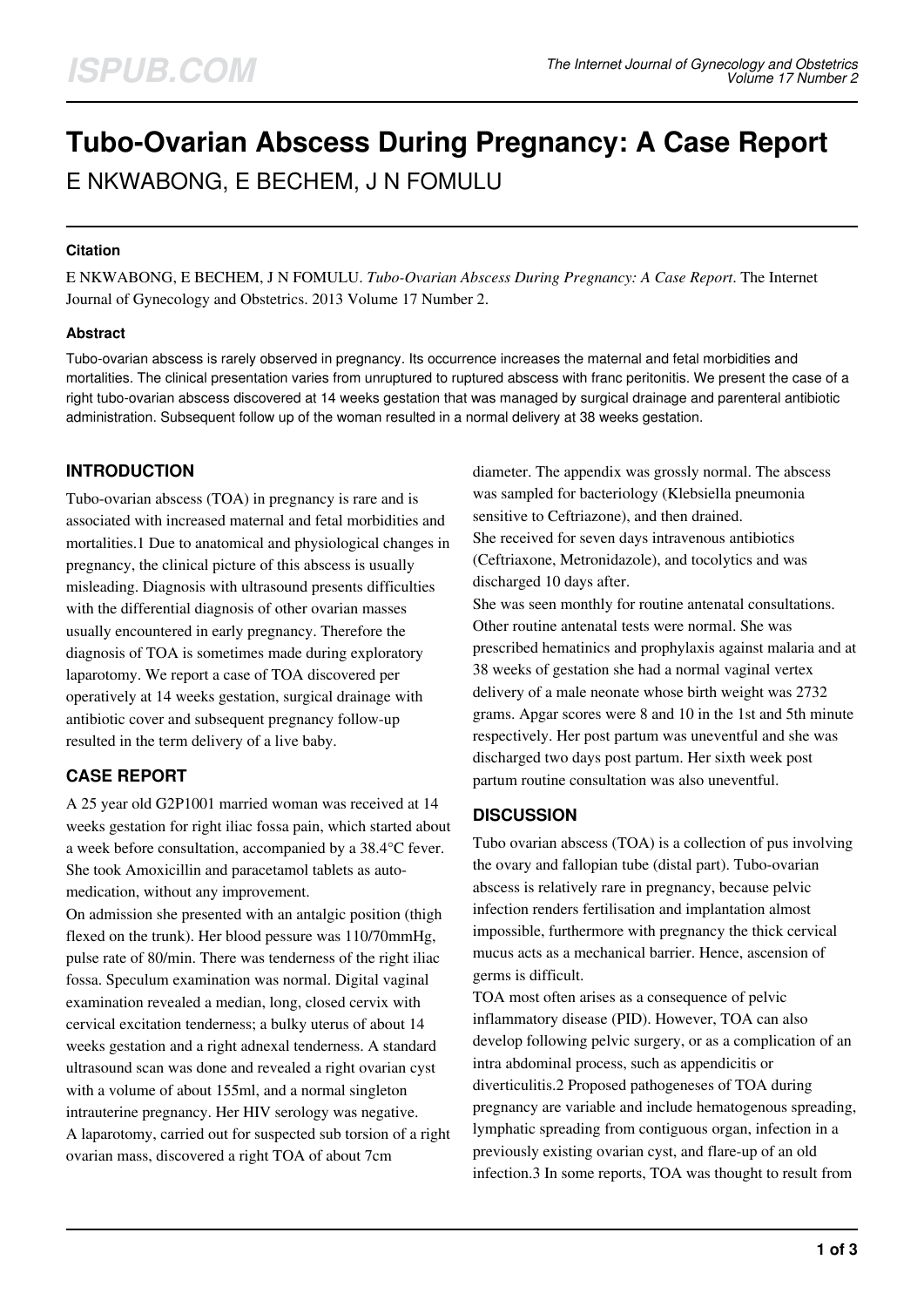ascending infection caused by gonococci attached to motile spermatozoa.4 Use of assisted reproductive technology, and structural uterine abnormalities suggested other possible causes of the formation of TOA during the gestational period.5 Ovarian abscess is also a known complication of transvaginal oocyte retrieval or transcervical embryo transfer.6

No obvious cause was present in our patient. Since infection needs about 6 weeks to 6 months to develop up to the stage of an abscess,2 we think the germ might have been contracted before or during the fertile period as suggested by James et al.4

Patients with TOA usually present with wide range of clinical symptoms. A woman with a ruptured ovarian abscess presents with features of diffuse peritonitis. An unruptured abscess is more difficult to diagnose because of variable clinical presentation. Most common presenting symptom is an indolent onset of abdominal pain, as in our case. Low-grade fever which was present in our case is the only presentation in 50% of cases. Fetal loss rate of 50% has been reported most often as spontaneous septic abortions. A delay in diagnosis may be associated with risk of maternal death.1

Differential diagnosis of a painful adnexal mass in pregnancy may include ectopic pregnancy, appendicitis, and adnexal torsion.

Unruptured abscess may be given supportive care and treated by preoperative broad-spectrum intravenous antibiotics effective against gram positive, gram negative and anaerobic bacteria for at least 72 hours before operative intervention. Ruptured tubo-ovarian abscess requires an aggressive and primarily surgical approach in order to minimize catastrophic sequelae. Surgical drainage of tuboovarian abscess or conservative procedures under antibiotics is recommended during pregnancy.

There is fertility impairment following TOA given that the tubes are involved in the disease.2

# **CONCLUSION**

Although TOA is rare in pregnancy, given that it is associated with poor outcomes for both the mother and the fetus, we should always think of it in the case of a painful adnexal mass associated with low grade fever. Surgical drainage with seven to ten days parenteral antibiotic administration and subsequent pregnancy follow-up can lead to term delivery.

## **References**

1. Sherer DM, Schwartz BM, Abulafia O. Management of pelvic abscess during pregnancy: a case and review of the literature. Obstet Gynecol Survey 1999; 54(10): 655-662. 2. Lareau SM, Beigi RH. Pelvic inflammatory disease and tubo-ovarian abscess. Infect Dis Clin North Am 2008; 22(4): 693-708, vii. 3. Friedman S, Bobrow ML. Pelvic inflammatory disease in pregnancy. A review of the literature and report of 5 cases.

Obstet Gynecol 1959; 14: 417-425. 4. James AN, Knox JM, Williams RP. Attachment of gonococci to sperm. Influence of physical and chemical factors. Br J Vener Dis 1976; 52(2): 128–135.

5. Sogaard Andersen E, Nielsen GL. The combination of pregnancy and acute salpingitis in a case of uterus didelphys. Acta Obstet Gynecol Scand 1988; 67(2): 175–176. 6. Al-Kuran O, Beitawi S, Al-Mehaisen L. Pelvic abscess

complicating an in vitro fertilization pregnancy and review of the literature. J Assist Reprod Genet 2008: 25(7) 341-343.